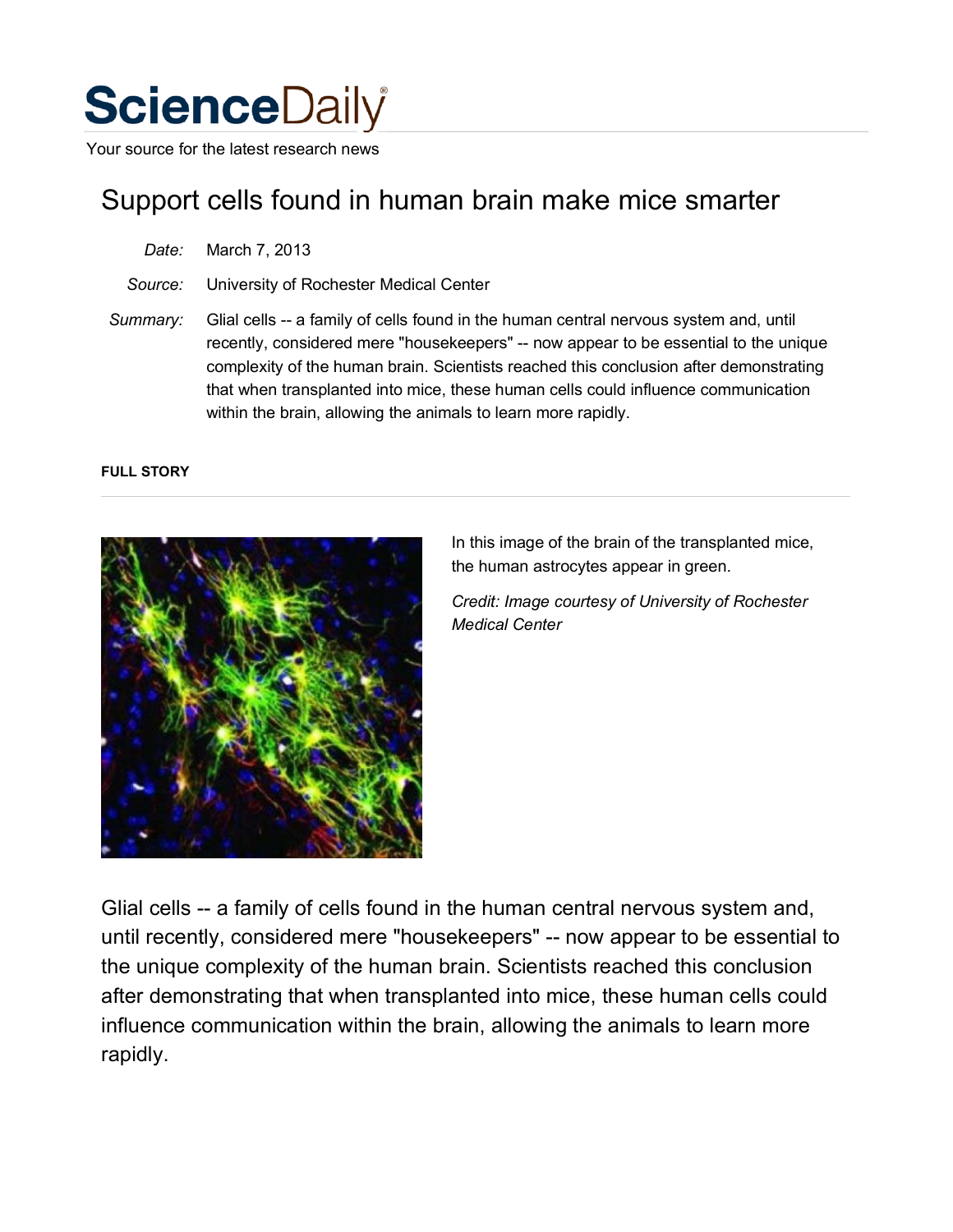The study, out today in the journal *Cell Stem Cell*, suggests that the evolution of a subset of glia called astrocytes -- which are larger and more complex in humans than other species -- may have been one of the key events that led to the higher cognitive functions that distinguish us from other species.

"This study indicates that glia are not only essential to neural transmission, but also suggest that the development of human cognition may reflect the evolution of human-specific glial form and function," said University of Rochester Medical Center (URMC) neurologist Steven Goldman, M.D., Ph.D., cosenior author of the study. "We believe that this is the first demonstration that human glia have unique functional advantages. This finding also provides us with a fundamentally new model to investigate a range of diseases in which these cells may play a role."

In recent years scientists have begun to understand and appreciate the role that glia cells -- and more specifically astrocytes -- play in brain function. Researchers at URMC have been pioneers in unlocking the secrets of astrocytes and demonstrating that they not only serve to support the neurons in the brain, but also communicate with neurons and each other.

"The role of the astrocyte is to provide the perfect environment for neural transmission," said Maiken Nedergaard, M.D., D.M.Sc., co-senior author of the study and director, along with Goldman, of the URMC Center for Translational Neuromedicine. "As the same time, we've observed that as these cells have evolved in complexity, size, and diversity -- as they have in humans -- brain function becomes more and more complex."

Astrocytes are far more abundant, larger, and diverse in the human brain compared to other species. In humans, individual astrocytes project scores of fibers that can simultaneously connect with large numbers of neurons, and in particular their synapses, the points of communication where two adjoining neurons meet. As a result, individual human astrocytes can potentially coordinate the activity of thousands of synapses, far more than in mice.

It was this observation that suggested that human astrocytes might play a significant role in integrating and coordinating the more complex signaling activity found in human brains, and hence help regulate our higher cognitive functions. This in turn suggested that, when transplanted into mice, human glia may influence underlying patterns of neural activity.

"In a fundamental sense are we different from lower species," said Goldman. "Our advanced cognitive processing capabilities exist not only because of the size and complexity of our neural networks, but also because of the increase in functional capabilities and coordination afforded by human glia."

"I have always found the concept that the human brain is more capable because we have more complex neural networks to be a little too simple, because if you put the entire neural network and all of its activity together all you just end up with a super computer," said Nedergaard. "But human cognition is far more than just processing data, it is also [composed of] the coordination of emotion with memory that informs our higher abilities to abstract and learn."

The research team decided to determine if human glial cells might provide the human brain with unique capabilities by seeing what happened when these cells were allowed to co-exist with the normal nerve cells of mice. The scientists first isolated human glial progenitors -- the cells in the central nervous system that give rise to astrocytes -- from brain tissue. They then transplanted these cells into the brains of neonatal mice. As the mice matured, the human glial cells outcompeted the host's native glial cells, while at the same time leaving the existing neural network intact.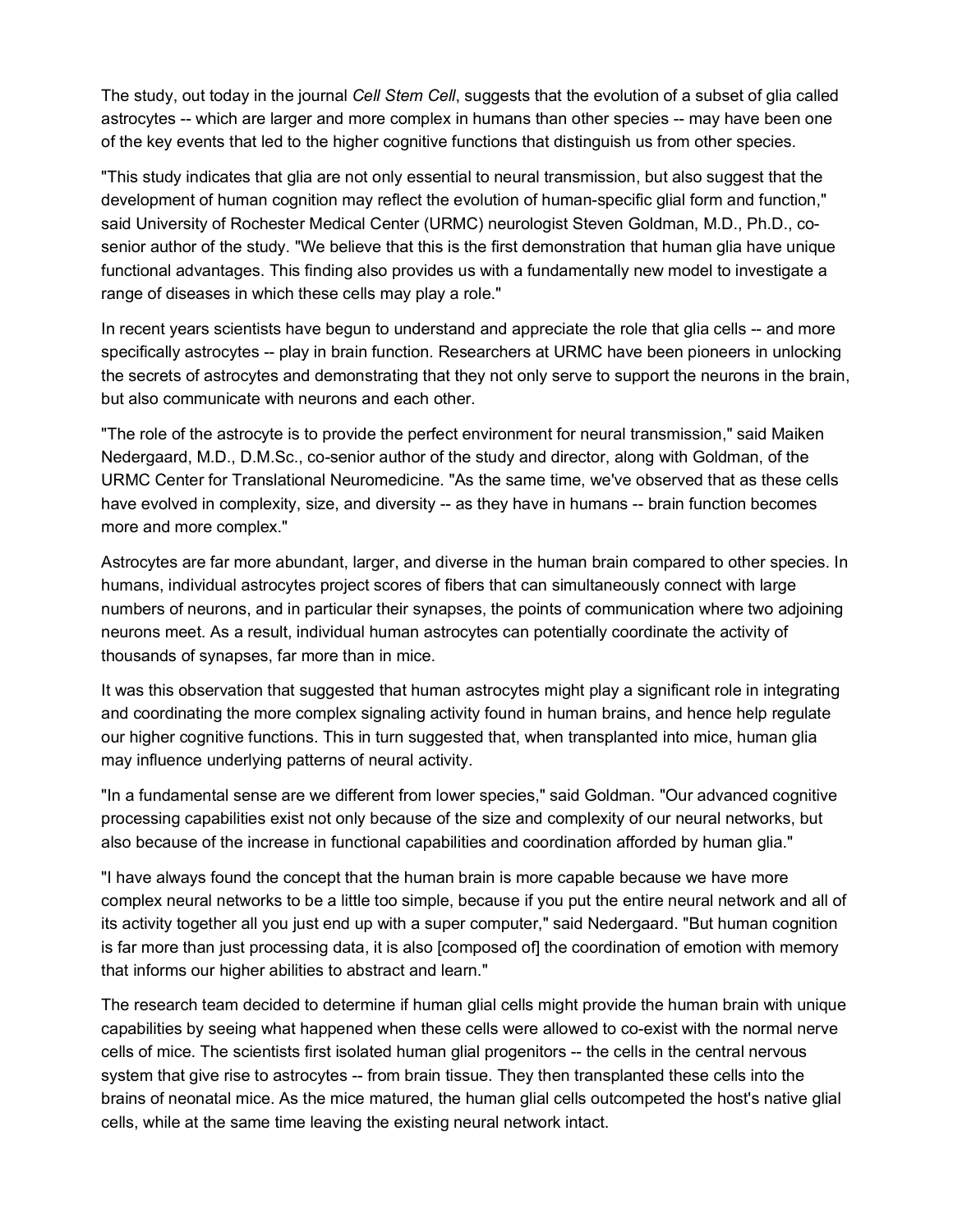"The human glia cells essentially took over to the point where virtually all of the glial progenitor cells and a large proportion of the astrocytes in the mice were of human origin, and essentially developed and behaved as they would have in a person's brain," said Goldman.

The team then set out to examine the functional impact that these cells had on the animals' brains, specifically the speed and retention of signals between cells in the brain and its plasticity -- the ability of the brain to form new memories and learn new tasks.

They found that two important indicators of brain function drastically improved in the mice with human glia. First, when measuring a phenomenon called calcium wave -- the speed and distance at which a signal spreads within and among adjoining astrocytes in the brain -- the researchers noted that the speed of wave transmission in the transplanted mice was faster than normally observed in mice, and more similar to that of human brain tissue.

Second, the researchers also looked at long-term potentiation (LTP), a process that measures how long the neurons in the brain are affected by a brief electrical stimulation. LTP is considered one of the central molecular mechanism underlying learning and memory. In this test as well, the researchers found that the transplanted mice developed more rapid and sustained LTP, suggesting their improved learning capability.

On the basis of these findings, the team then evaluated the mice in a series of behavioral tasks designed to test memory and learning ability. They found that the transplanted mice were more rapid learners and both acquired new associations and performed a variety of tasks significantly faster than mice without the human glial cells.

"The bottom line is that these mice demonstrated an increase in plasticity and learning within their existing neural networks, essentially changing their functional capabilities," said Goldman. "This tells us that human glia have a species-specific role in intellectual capability and cognitive processing. While we've suspected for a while that this might be the case, this is really the first proof of this point."

The researchers believe that this animal model, which they call the human glial chimeric mouse, now provides the medical community with a new tool to understand and treat neurological disorders to which glial abnormalities contribute. This may be especially relevant for those neurological and neuropsychiatric diseases that appear more in humans than other species. In these disorders, the human-specific features of astrocytes may be of special importance to the disease process. Goldman, Nedergaard, and their colleagues are already using these mice to study a range of human neuropsychiatric and neurodegenerative disorders to which glial pathology may contribute.

Additional authors include Xiaoning Han, Michel Chen, Fushun Wang, Martha Windrem, Su Wang, Steven Shanz, Qiwu Xu, Nancy Ann Oberheim, Lane Bekar, Sarah Betstadt, and Takahiro Takano with URMC, and Alcino Silva with the University of California Los Angeles. The study was supported by the G. Harold and Leila Y. Mather Charitable Foundation, the Dr. Miriam and Sheldon G. Adelson Medical Research Foundation, the National Multiple Sclerosis Society, and the National Institutes of Health.

### **Story Source:**

The above post is reprinted from materials provided by **University of Rochester Medical Center**. *Note: Content may be edited for style and length.*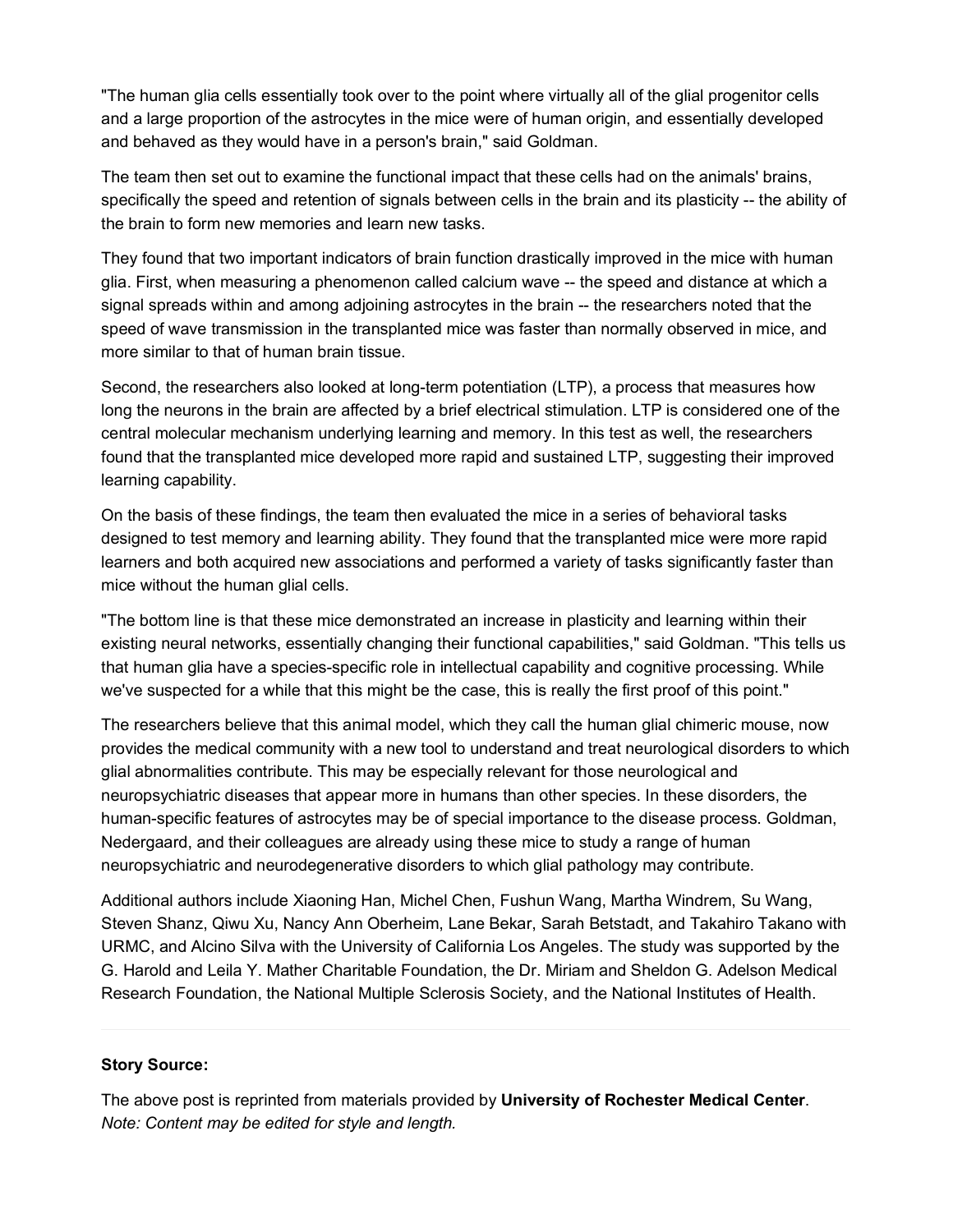#### **Journal Reference**:

1. Han et al. **Forebrain engraftment by human glial progenitor cells enhances synaptic plasticity and learning in adult mice**. *Cell Stem Cell*, 2013; DOI: 10.1016/j.stem.2012.12.015

| <b>Cite This Page:</b>                                                                          |  | MLA   APA Chicago |
|-------------------------------------------------------------------------------------------------|--|-------------------|
| I Iniversity of Rochester Medical Center "Support cells found in human brain make mice smarter" |  |                   |

University of Rochester Medical Center. "Support cells found in human brain make mice smarter." ScienceDaily. ScienceDaily, 7 March 2013. <www.sciencedaily.com/releases/2013/03/130307145305.htm>.

## **Recommended Articles**

Using human brain cells to make mice smarter Cell Press, ScienceDaily, 2013

Swapping sick for healthy brain cells slows Huntington's disease University of Rochester Medical Center, ScienceDaily, 2016

Sleep helps 'detox' your brain Catharine Paddock PhD, Medical News Today, 2013

Directed Differentiation of Human Induced Pluripotent Stem Cells Su-Chun Zhang et al., FASEB J, 2011